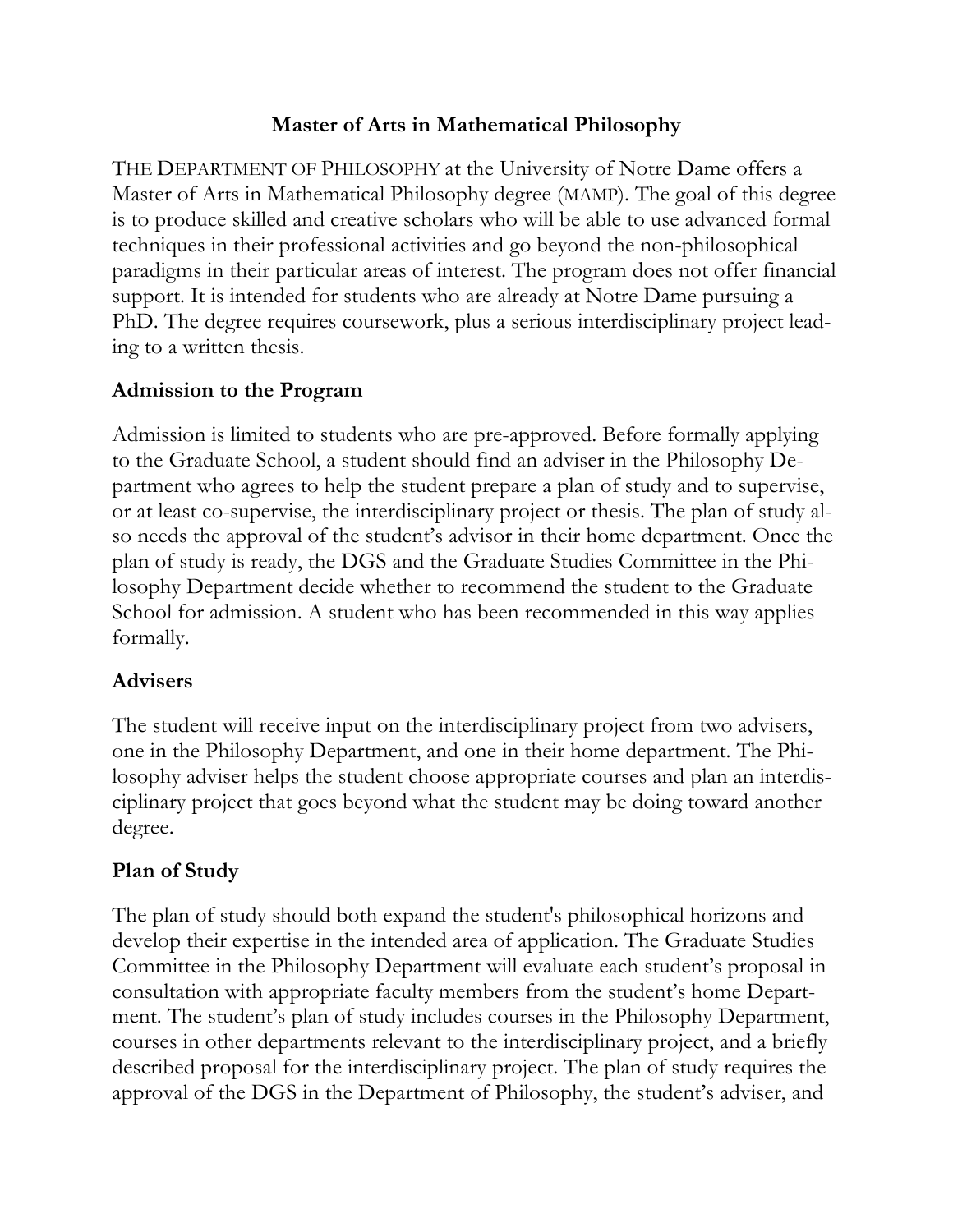the DGS of the cooperating department. Once approved, the proposed plan of study goes to the Graduate School, where it is the official plan against which the student's progress is measured.

## **Degree Requirements**

The program of study for the MAMP consists of a core philosophy component and an interdisciplinary component for a course requirement of 24 credit hours. Work toward the project or thesis makes up 6 credits, for a total of 30 credit hours.

# **The Philosophical Core Component**

The core component is a solid requirement of philosophy from courses offered by the Department of Philosophy. It consists of 12 credit hours.

To ensure a background in formal methods of mathematical philosophy, the student is expected to either complete the Philosophy Department's Intermediate Logic course or demonstrate competence in its contents, and also complete at least one seminar in *advanced logic* (beyond the content of Intermediate Logic), *formal epistemology*, *evolutionary game theory*, *decision or social choice theory*, or *foundations of modern physics*. (Math students, or philosophy students who take the logic sequence in math, don't need to take the Philosophy Department's intermediate logic.)

# **The Interdisciplinary Component**

The interdisciplinary component accounts for the additional 12 credit hours. These can be met by an appropriate selection of courses in any graduate discipline at Notre Dame that makes serious use of formal methods. At most nine credit hours can be double-counted (i.e., counted toward the PhD in another department).

## **Thesis or Project**

The final requirement for the interdisciplinary degree in mathematical philosophy is the master's thesis. This is designed to connect the philosophical core to the other discipline that the student intends to pursue. For a student pursuing a PhD in another department, the master's project or thesis represents extra work, not a chapter in the PhD thesis.

The MAMP thesis is written and defended in accordance with the standard procedures of the Graduate School.

## **Further Information**